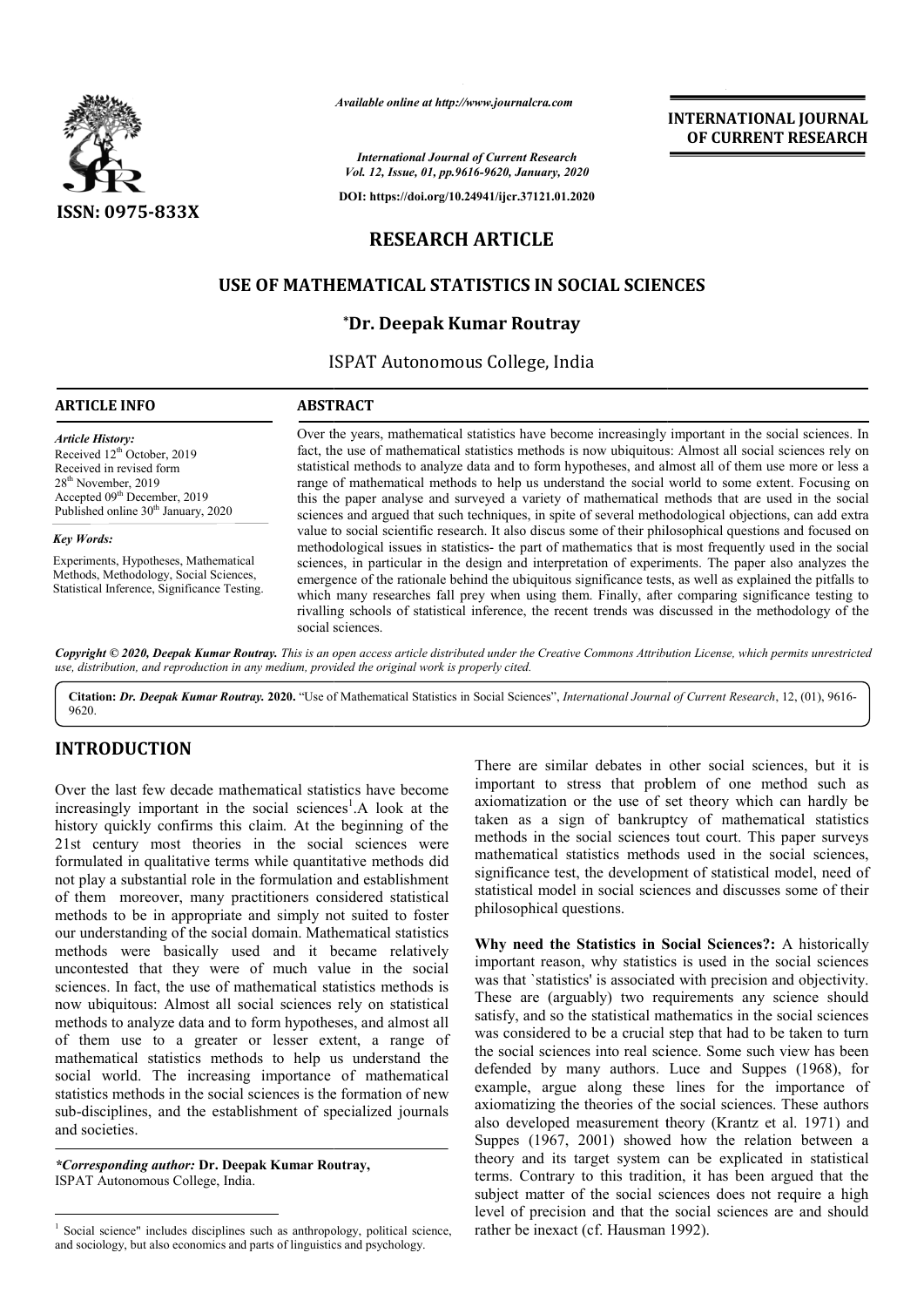After all, what works in the natural sciences may well not work in the social sciences. While Sir Karl Popper, one of the towering figures in the methodology of social science, did not promote the statistics in the social sciences in the first place (Hands 2008), it is clear that it nevertheless plays an enormous role in his philosophy. Given his focus on predictions and falsifiability, a theory that is statistzed is preferable to a theory that is not. After all, it is much easier to derive falsifiable conclusions from clearly stated propositions than from vague and informal claims. It is a mistake, however, to overestimate the role of the statistics. At the end, statistics provides the social scientist only with tools, and what one obtains when using these tools will crucially depend on the assumptions that are made. This is a variant of the well known GIGO principle from computer science (garbage in, garbage out). All assumptions are motivated informally; formulating them in the language of statistics just helps putting them more precisely. And once the assumptions are formulated statistically, the machinery of statistics helps to draw inferences in an automated way. This holds for analytical calculations as well as for numerical studies, including computer simulations (Frigg and Reiss 2010; Hartmann 1996).

This brings us to another advantage of mathematical statistics methods in the social sciences. While non-formal theories often remain rather simplistic and highly idealized, formal theories can be complicated and more realistic, rejecting the messiness of our world. The mathematical statistics machinery then helps drawing inferences which could not be obtained without them (Humphreys 2004). Often different assumptions pull in opposite directions, and it is not clear which one will be stronger in a specific situation. However, when implemented in a mathematical statistics model, it can be derived what happens in which part of the parameter space. And so the availability of powerful computers allows the systematic study of more realistic models. There is, however, also a danger associated with this apparent advantage. Given the availability of powerful computers, scientists may be tempted to construct very complex statistical models. But while these models may do well in terms of empirical adequacy, it is not so clear that they also provide understanding. This is often provided by rather simple models sometimes called `toy models`, i.e. models that pick only one crucial aspect of a system and help us to get a feel for what follows from it.

**The Development of Statistical Model:** Statistical methods are nowadays a central method of the social sciences. First, it is indispensable for evaluating experimental data e.g. in behavioural economics or experimental psychology. For instance, psychologists might want to find out whether men act, in a certain situation, differently from women, or whether there are causal relationships between violent video games and aggressive behaviour. Second, the social sciences heavily use statistical models as a modelling tool for analyzing empirical data and predicting future events, especially in econometrics and operational research, but recently, also in the mathematical branches of psychology, sociology, and the like. For example, time series and regression models relate a number of input (potential predictor) variables to output (predicted) variables. Sophisticated mathematical statistics model comparison procedures try to elicit the structure of the data-generating process, eliminate some variables from the model, select a best model" and finally fit the parameter values to the data. The conception of statistics as an inferential tool is quite young: throughout the 20th century, statistics was mainly used as a descriptive tool to summarize data and to fit various models. While in inferential statistics, the focus lies on testing hypotheses against each other, or quantifying evidence for or against a certain hypothesis, descriptive statistics focuses on summarizing data and fitting the parameters of a given model to a set of data. The most famous example is the method of the least squares, a procedure to centre a data set (Xn,Yn) where n  $\epsilon$  N around a straight line. Other important descriptive statistics are contingency tables, effect sizes, and measure of central tendency and dispersion measures. Descriptive statistics were, however, "statistics without probability" (Morgan 1987), or we can say statistics without uncertainty. In the late 19th and early 20th century, science was believed to be concerned with certainty, with the discovery of invariable, universal laws. This left no place for uncertain. We can recall that at that time, stochastic theories in the natural sciences, such as statistical mechanics, quantum physics, or laws of inheritance, were still quite new or not yet invented. Furthermore, there was a hope of reducing them to more fundamental, deterministic regularities, e.g. to take the stochastic nature of statistical mechanics as an expression of our imperfect knowledge, our uncertainty, and not as the fundamental regularities that govern the motion of molecules. Thus, statistical modelling contradicted the nomothetic ideal (Gigerenzer 1987), inspired by Newtonian and Laplace and physics, of establishing universal laws. Therefore statistics was considered as a mere auxiliary, imperfect device, a mere surrogate for proof by deduction or experiment. For instance, the famous analysis of variance (ANOVA) obtained its justification in the nomothetic view through its role in causal inference and elucidating causal laws.

 It is interestingly says that these views were held even in the social sciences, although the latter dealt with a reality that was usually too complex to isolate causal factors in laboratory experiments. Controlling for external impacts and confounders poses special problems to the social sciences, whose domain are humans and not inanimate objects. The search for deterministic, universal laws in the social sciences might thus seem futile - and this is probably the received view today- but in the 1st half of the 21st century many social scientists thought differently. Statistics was needed to account for measurement errors and omitted causal influences in a model, but it was thought to play a merely provisional role:

"Statistical devices are to be valued according to their efficacy in enabling us to lay bare the true relationship between the phenomena under consideration. An ideal method would eliminate all of the disturbing factors." (Schultz 1928, 33)

Thus, the view of statistics was eliminativist: as soon as it has done its job and elucidated the laws which we aim at, we can dismiss it. In other words, the research project consisted in eliminating probabilistic elements, instead of discovering statistical laws and regularities or modelling physical quantities as probabilistic variables with a certain distribution. This methodological presumption, taken from 19th century physics, continued to haunt social sciences far into the first half of the 20th century. Basing on the above, in total, there are three main reasons why inferential statistics was recognized as a central method of the social sciences:

 The advances in mathematical probability, as summarized by Kolmogorov in his work (1933/56).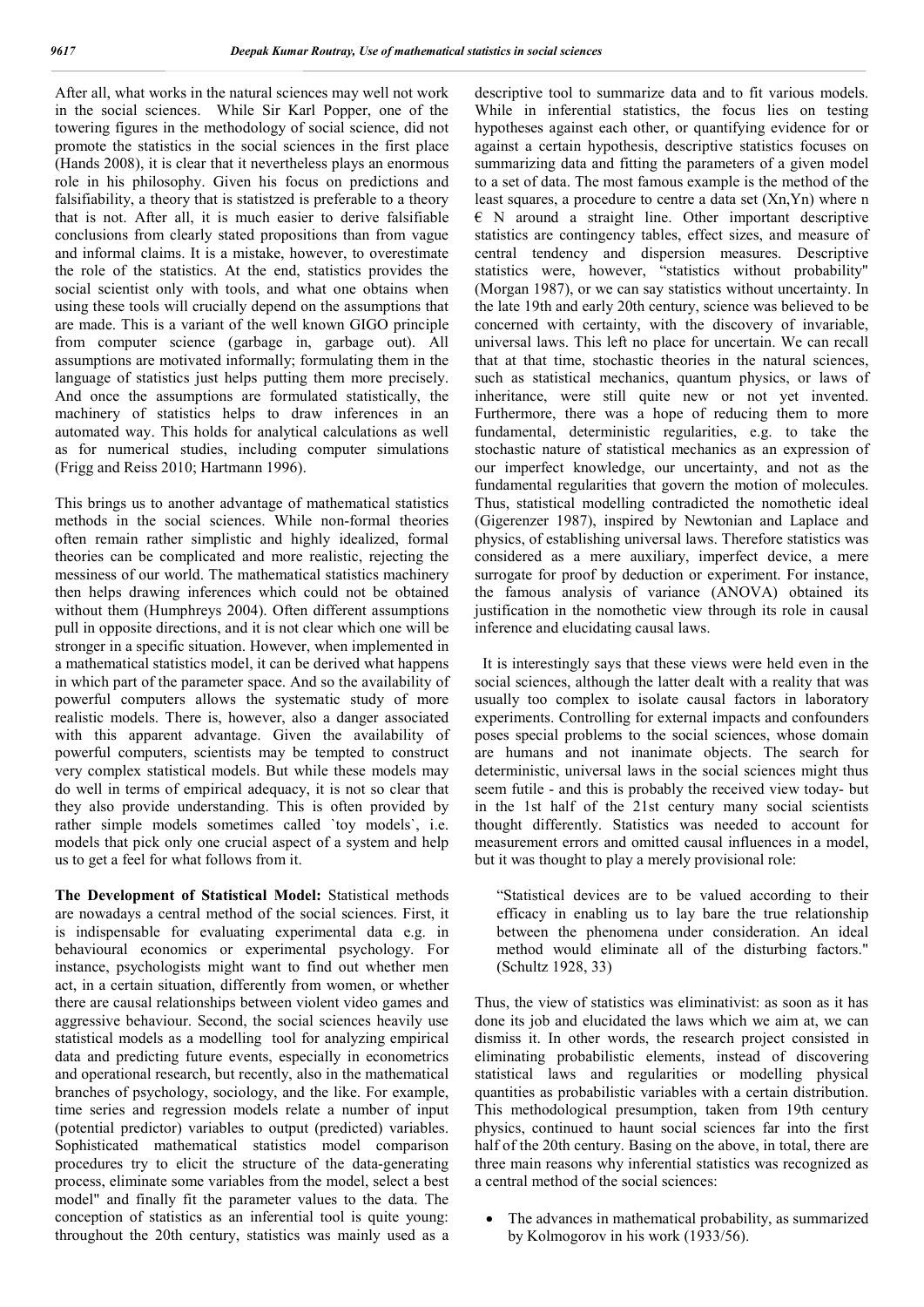- The inferential character of many scientific questions, e.g. whether there is a causal relationship between variables X and Y. There was a need for techniques of data analysis that ended up with an inference or a decision, rather than with a description of a correlation.
- The groundbreaking works by particular pioneer minds, such as Tinbergen and Haavelmo in economics (Morgan 1987).

**Significance Tests and Statistical Decision Rules:** One of the great conceptual inventions of the founding fathers of inferential statistics was the sampling distribution (Fisher 1935). In the traditional approach that is in classical regression, there was no need for the concept of a sample drawn from a larger population- instead, the modelling process directly linked the observed data to a probabilistic model. In the modern understanding, the actual data are just a sample drawn out of a much larger, hypothetical population about which we want to make an inference. The rationale for this view of data consists in the idea that scientific results need to be replicable. Therefore, we have to make an inference about the comprehensive population or the data-generating process for the matter, instead of making an `in-sample' inference whose validity is restricted to the particular data we observed. This idea of a sampling distribution proved crucial for what is known today as frequentist statistics. That approach strongly relies about this idea of the sampling distribution, outlined in the works of Fisher (1925, 1935, and 1956) and Neyman and Pearson (1933, 1967), parting ways with the classical accounts of Bayes, Laplace, Venn and others.

When we take the concept of frequentist statistics, we found there is a sharp division between approaches that focus on inductive behaviour, such as the Neyman-Pearson school, and those that focus on inductive inference, such as Fisherian statistics. To elucidate the difference, we will present both approaches in a nutshell. Neyman and Pearson (1933) developed a behavioral framework for deciding between two competing hypotheses. For instance, take the hypothesis  $H_0$ that a certain learning device does not improve the student's performance, and compare it to the hypothesis  $H_1$  that there is such an effect. The outcome of the test is interpreted as a judgment on the hypothesis, or the prescription to take a certain action ("accept/reject  $H_0$ "). They contrast two hypotheses  $H_0$  and  $H_1$  and develop testing procedures such that the probability of erroneously rejecting  $H_0$  in favour of  $H_1$  is bounded at a certain level "α", and that the probability of erroneously rejecting  $H_1$  in favour of  $H_0$  is given that constraint, as low as possible. In other words, Neyman and Pearson aim at maximizing power of a test that is the chance of a correct decision for  $H_1$  under the condition that the level of the test that is the chance of an incorrect decision for  $H_1$  is bounded at a real number "α". Thus, they developed a more or less symmetric framework for making a decision between competing hypotheses, with the aim of minimizing the chance of a wrong decision.

While such testing procedures apply well to issues of quality control in industrial manufacturing and the other, the famous biologist and statistician Ronald A. Fisher (1935, 1956) argued that they are not suitable for the use in science. First, a proper behavioristic, or decision-theoretic approach has to determine costs for faulty decisions which was done by Neyman-Pearson by choosing the level ' $\alpha$ ' of a test. This involves, however, reference to the purposes to which we want to put our newly acquired knowledge. For Fisher, this is not compatible with the idea of science as pursuit of truth. Statistical inference has to be convincing to all freely reasoning minds, entirely independently of any intentions that might be furthered by utilizing the knowledge inferred" (Fisher 1956). Second, in science, a judgment on the truth of a hypothesis is usually not made on the basis of a single experiment. Instead, we obtain some provisional result which is refined through further analysis. By their behavioral rationale and by making a "decision" between two hypotheses, Neyman and Pearson insinuate that the actual data justify a judgment on whether  $H_0$ or  $H_1$  is true and accepted or rejected Such judgments have, according to Fisher, to be suspended until further experiments confirm the hypothesis, ideally using varying auxiliary assumptions and experimental designs. Third, Neyman and Pearson test a statistical hypothesis against a definite alternative. This leads to some results that appear paradoxical. Take, for instance, the example of a normal distribution with known variance  $\Box$  <sup>2</sup> = 1 where the hypothesis about the mean  $H_0$ :  $\mu$  = 0 is tested against the hypothesis  $H_1$ :  $\mu$  = 1. If the average of the observations centres, say, around -5, it appears that neither  $H_0$  nor  $H_1$  should be 'accepted'. Nevertheless, the Neyman-Pearson rationale contends that in such a situation we have to accept  $H_0$  because the discrepancy to the actual data is less striking than with  $H_1$ . In such a situation, when  $H_0$  offers a poor fit to the data, such a decision is arguably weird. Summing up, Fisher disqualifies Neyman and Pearson's decision-theoretic approach as a mathematical "reinterpretation" of his own significant tests that is utterly inappropriate for use in the social sciences ,he even suspects that Neyman and Pearson would not have come up with their approach had they had any real familiarity with work in the natural sciences" (Fisher 1956, 76). Therefore he developed a methodology of his own which proved to be extremely influential in the natural as well as in the social sciences. His books, "Statistical Methods for Research Workers" (1925) and "The Design of Experiments" (1935) shaped the applications of statistics in the social sciences for decades. The core of his method is the test of a point null hypothesis or significance test. Here, we want to tell chance effects from real effects. To this end, we check whether a null (default, chance) hypothesis is good enough to fit the data. For instance, we want to test the effects of a new learning device on students' performance, and we start with the default assumption that the new device yields no improvement. If that hypothesis is apparently incompatible with the data (if the results are `significant'), we conclude that there is some effect in the treatment. The core of the argument consists in `Fisher's Disjunction':

"Either an exceptionally rare chance has occurred, or the theory [=the null hypothesis] is not true."(Fisher 1956, 39)

It is a mistake, however, to overestimate the role of the statistics. At the end statistics provides the social scientist only with tools, and what one obtains when using these tools will crucially depend on the assumptions that are made. This is a variant of the well known GIGO principle from computer science ("garbage in, garbage out). All assumptions are motivated informally; formulating them in the language of statistics just helps putting them more precisely. And once the assumptions are formulated mathematically, the machinery of statistics helps to draw inferences in an automated way. This holds for analytical calculations as well as for numerical studies, including computer simulations Frigg and Reiss (2010) Hartmann (1996).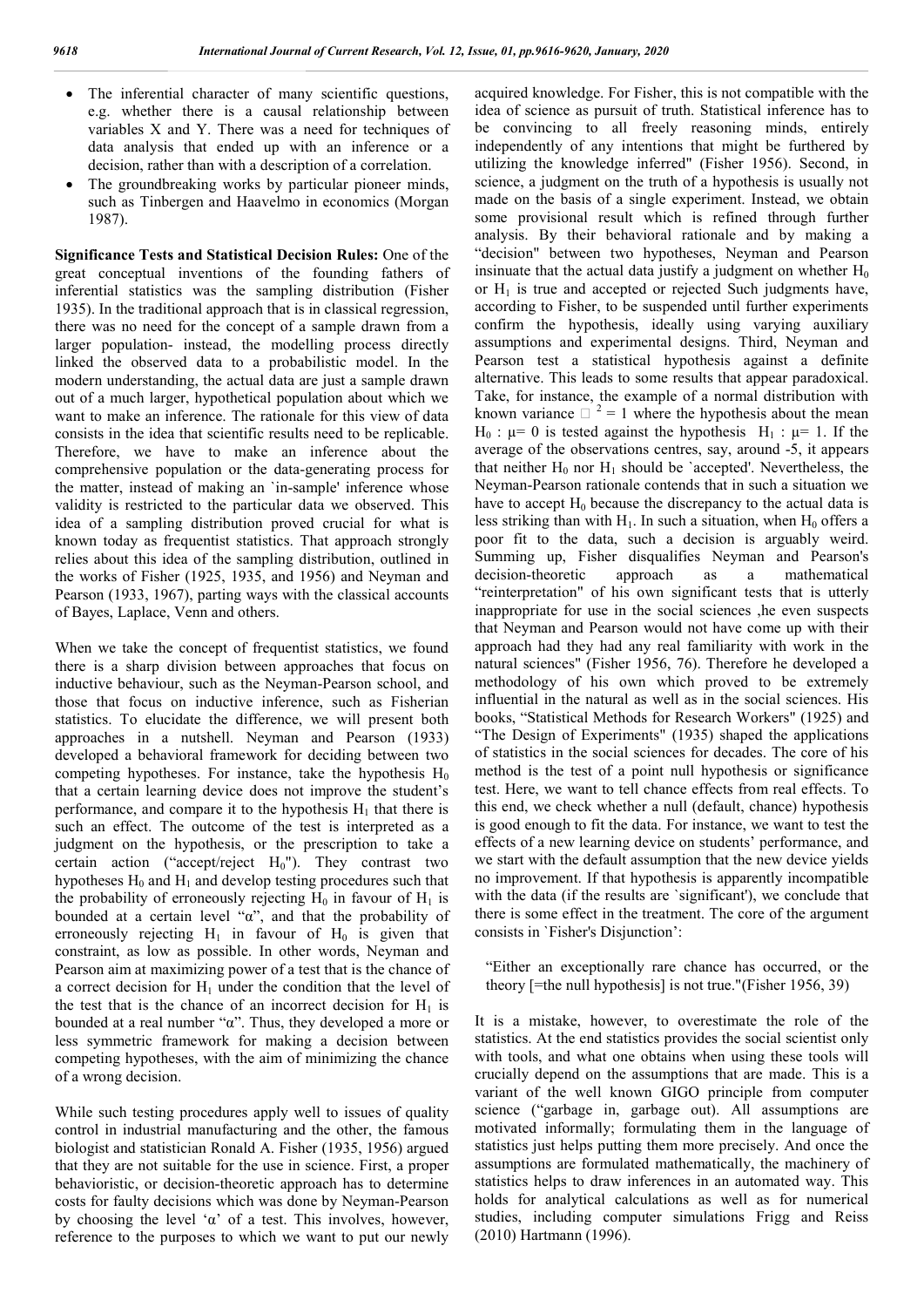This brings us to another advantage of mathematical statistics in the social sciences. While non-formal theories often remain rather simplistic and highly idealized, formal theories can be complicated and consider more realistic, rejecting the messiness of our social world. The statistical machinery then helps drawing inferences which could not be obtained without them (Humphreys 2004). Often different assumptions pull in opposite directions, and it is not clear which one will be stronger in a specific situation. However, when implemented in a mathematical statistics model, it can be derived what happens in which part of the parameter space. And so the availability of powerful computers allows the systematic study of more realistic statistical models.

**Statistical versus practical significance:** The null hypothesis typically denotes an idealized hypothesis, such as there is no difference between the effects of A and B". Practically no one believes such a hypothesis to be literally true, rather, everyone expects that there are differences, but perhaps just at a minute degree. The effects of A and B are always different in some decimal place for some A and B. Thus asking are the effects different?' is foolish." (Tukey 1991, 100) However, even experienced scientists often read tables in an article by looking out for asterisks: one asterisk denotes significant" findings (p < 0:05), two asterisks denote highly significant" ( $p \le 0.01$ ) findings. It is almost impossible to resist the psychological drive to forget about the subtle differences between statistical and scientific significance, and many writers exploit that fact. All psychologists know that statistically significant does not mean plain-English significant, but if one reads the literature, one often discovers that a finding reported in the Results sections studied with asterisks becomes in the discussion section highly significant or very highly significant, important, big!" (Cohen 1994, 1001) Instead, statistical significance should at best mean that evidence speaks against our idealized hypothesis, while we are still unable to give the direction of departure or the size of the observed effect (Kirk 1996). This provisional interpretation is in line with Fisher's own scepticism regarding the interpretation of significance tests, and Keuzenkamp and Magnus's (1995) observation that significance testing in econometrics rarely leads to the dismissal of an economic theory, and its subsequent replacement. Finally, under the assumption that null hypotheses are strictly spoken wrong, it is noteworthy that significance tests bound the probability of erroneously rejecting the null, while putting no constraints on the probability of erroneously accepting the null, i.e. the power of a test. Considerations of power, sample size and eject size that are fundamental in Neyman and Pearson's approach fall out of the simplified Fisherian picture of significance testing. This is not to say that these tests are worthless for instance, in econometrics, a series of significance tests can be very useful to detect whether a statistical model of a certain process has been misspecified. Significance tests look for directions in different departures (autocorrelation, moving average, etc.), and significant results provide us with reasons to believe that our model has been misspecified, and make us think harder about the right form of the model that we want to use in future research (Mayo and Spanos 2004; Spanos 1986). In that spirit, it should be stressed once more that Fisher considered significance tests to be a preliminary, explorative form of statistical analysis that gives rise to further investigations, not to final decisions on a hypothesis. But reading social science journals, it is not always clear that the practicing researchers are aware of the problem.

## **Concluding Remarks**

Analysing the above facts and findings we concluded that, a variety of mathematical statistics methods that are used in the social sciences and argued that such techniques in spite of several methodological objections can add extra value to social scientific research. Then, we have focused on methodological issues in statistics the part of mathematical statistics that is most frequently used in the social sciences, in particular in the design and interpretation of experiments. We have represented the emergence of and the rationale behind the ubiquitous significance tests, as well as explained the pitfalls to which many researches fall prey when using them. Finally, after comparing significance testing to rivalling schools of statistical inference, we have discussed recent trends in the methodology of the social sciences and argued that there is reason for optimism, and that awareness of methodological problems, as well as interest for mathematical and statistical techniques is growing.

## **REFERENCES**

- Anderson, P., K. Arrow and D. Pines (eds.) 1988. The Economy As An Evolving Complex System. Redwood City: Addison-Wesley.
- Armitage, P., and G. Berry 1987. Statistical Methods in Medical Research. Second Edition. New York: Springer.
- Arrow, K. et al (eds.) (1960): Mathematical Methods in the Social Sciences.Stanford: Stanford University Press.
- Backhouse, R. 1995. A History of Modern Economic Analysis. Oxford: Blackwell.
- Balzer, W. and B. Hamminga (eds.) (1989): Philosophy of Economics. Dordrecht:Kluwer.
- Balzer, W., C.U. Moulines and J. Sneed (1987): An Architectonic for Science: The Structuralist Program. Dordrecht: Reidel.
- Beed, C. and O. Kane 1991. What Is the Critique of the Mathematization of Economics? Kyklos 44 (4), 581-612.
- Beisbart, C. and S. Hartmann 2009. Welfarist Evaluations of Decision Rules under Interstate Utility Dependencies, Social Choice and Welfare doi: 10.1007/s00355-009- 0399-z.
- Berger, J.O., and T. Sellke (1987). Testing a point null hyphoteses: The irreconciliability of pvalues and evidence (with discussion). Journal of the American Statistical Association 82, 112-122.
- Berm udez, J.L. 2009. Decision Theory and Rationality. Oxford: Oxford University Press.
- Casella, G., and R. L. Berger 1987. Reconciling Bayesian and Frequentist Evidence in the One-Sided Testing Problem. Journal of the American Statistical Association 82, 106- 111.
- Cohen, J. (1994): The Earth is round ( $p \le 0.05$ ). American Psychologist 49, 997-1001.
- Debreu, G. 1991. The Mathematization of Economic Theory. American Economic Review 81(1),
- Edwards, W., H. Lindman and L.J. Savage (1963): Bayesian Statistical Inference for Psychological Research. Psychological Review, 70, 450-499.
- Fisher, R.A. 1925. Statistical Methods for Research Workers. Edinburgh: Oliver and Boyd.
- Fisher, R.A. 1935. The Design of Experiments. Edinburgh: Oliver and Boyd.
- Fisher, R.A. 1956. Statistical Methods and Scienti\_c Inference. New York: Hafner.